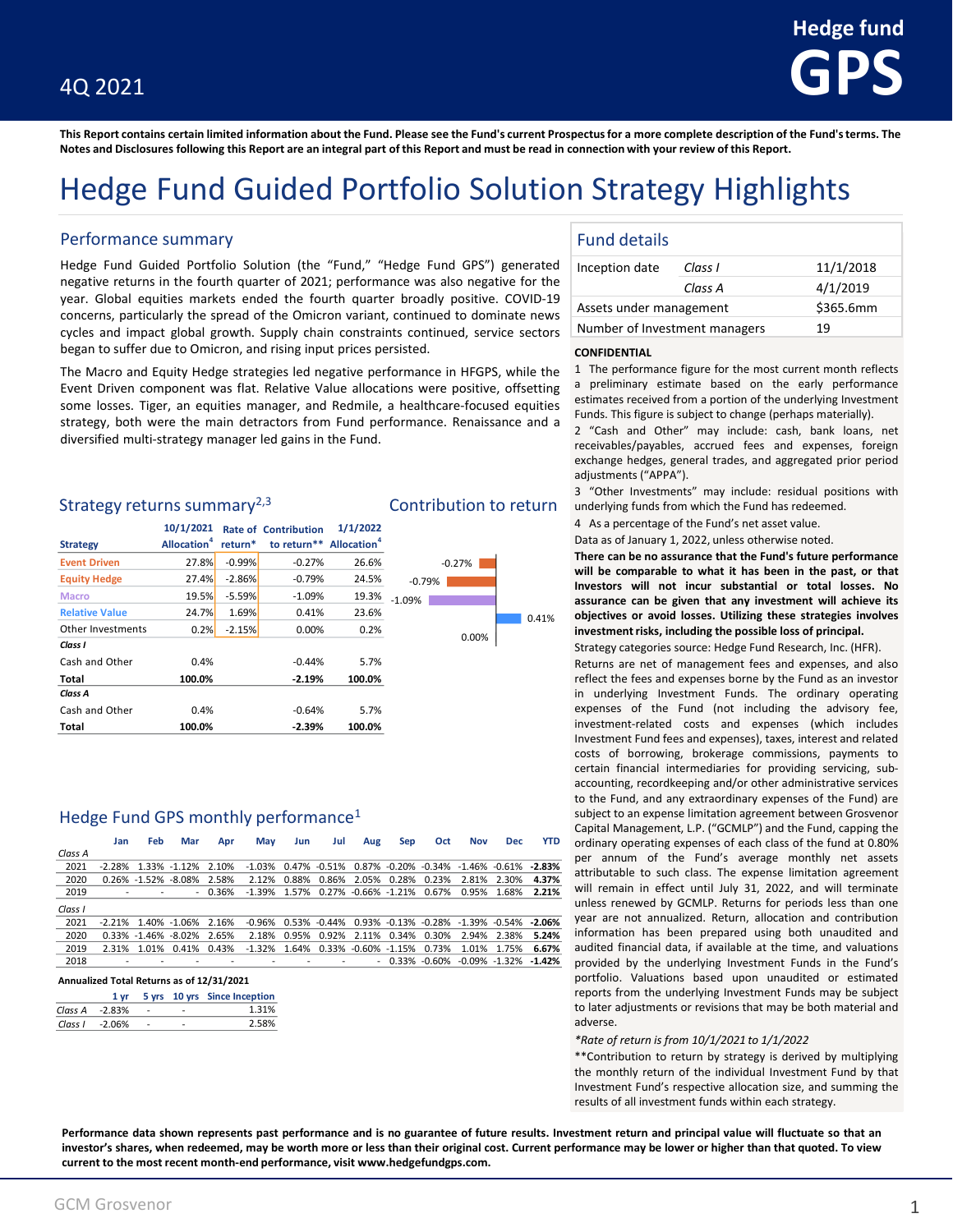## Event Driven

#### **Broad Market Commentary**

HFRI Event Driven strategies were flat for the quarter, though the strategy outperformed others in the fourth quarter. Activist and special situations sub strategies were the largest contributors, while multi-strategy allocations detracted. Default volume, specifically high yield bonds and loans, remained low, with 2021 finishing as the lightest calendar year of defaults since 2007. New issuance volume declined from recent highs but remained elevated in a historical context as issuers continued to take advantage of low yields and a market flush with liquidity. Total U.S. net loan issuance reached a record high in 2021, driven in part by an unprecedented level of collateralized loan obligation (CLO) issuance. This quarter represented the largest quarterly volume of CLO issuance, and each quarter of 2021 set a new volume record.

Asian focused equity funds generated flat performance, on average, with mixed performance across the region. Regional indices were weak except for Chinese onshore, Taiwan, and Australian markets. Equity markets across the region were volatile, driven by concerns around inflation, Federal Reserve (Fed) tapering, the spread of a new COVID-19 variant and regulations on American depositary receipts (ADRs) and variable interest entity (VIE) structures.

Multi-strategy investment performance was positive, on average. Positive returns within portfolios were driven primarily by gains within equity strategies. Market neutral and low net equity strategies were the largest contributors to returns. The largest detractors from returns within multistrategy portfolios were macro and fixed income relative value strategies, which detracted amid a changing environment for rates and inflation.

#### **Hedge Fund GPS Commentary**

HFGPS experienced flat performance in the Event Driven strategy. A diversified multi-strategy manager was the largest contributor. Healthcarefocused, equity manager Redmile was the largest detractor from Event Driven performance amid continued biotech sector weakness during the quarter. Redmile was challenged in the quarter as large-cap pharmaceuticals continued to outperform smaller-cap biotechnology companies. A long position in a biotechnology company detracted from performance after the company released data in their lead asset that failed to reach its primary endpoints.

## Hedge Fund GPS strategy returns summary $1,2$

| <b>Strategy</b>          | 10/1/2021<br>Allocation <sup>3</sup> | Rate of<br>return* | <b>Contribution</b><br>to return** | 1/1/2022<br>Allocation <sup>3</sup> |
|--------------------------|--------------------------------------|--------------------|------------------------------------|-------------------------------------|
| <b>Event Driven</b>      | 27.8%                                | $-0.99%$           | $-0.27%$                           | 26.6%                               |
| <b>Equity Hedge</b>      | 27.4%                                | $-2.86%$           | $-0.79%$                           | 24.5%                               |
| Macro                    | 19.5%                                | $-5.59%$           | $-1.09%$                           | 19.3%                               |
| <b>Relative Value</b>    | 24.7%                                | 1.69%              | 0.41%                              | 23.6%                               |
| <b>Other Investments</b> | 0.2%                                 | $-2.15%$           | 0.00%                              | 0.2%                                |
| Class I                  |                                      |                    |                                    |                                     |
| Cash and Other           | 0.4%                                 |                    | $-0.44%$                           | 5.7%                                |
| Total                    | 100.0%                               |                    | $-2.19%$                           | 100.0%                              |
| Class A                  |                                      |                    |                                    |                                     |
| Cash and Other           | 0.4%                                 |                    | $-0.64%$                           | 5.7%                                |
| Total                    | 100.0%                               |                    | $-2.39%$                           | 100.0%                              |

- 1 "Cash and Other" may include: cash, bank loans, net receivables/payables, accrued fees and expenses, foreign exchange hedges, general trades, and aggregated prior period adjustments ("APPA").
- 2 "Other Investments" may include: residual positions with underlying funds from which the Fund has redeemed.
- 3 As a percentage of the Fund's net asset value.
- *\*Rate of return is from 10/1/2021 to 1/1/2022*

\*\*Contribution to return by strategy is derived by multiplying the monthly return of the individual Investment Fund by that Investment Fund's respective allocation size, and summing the results of all investment funds within each strategy.

Data as of January 1, 2022, unless otherwise noted.

**Past performance is not necessarily indicative of future results. No assurance can be given that any investment will achieve its objectives or avoid losses.**

**Utilizing these strategies involves investment risks, including the possible loss of principal.**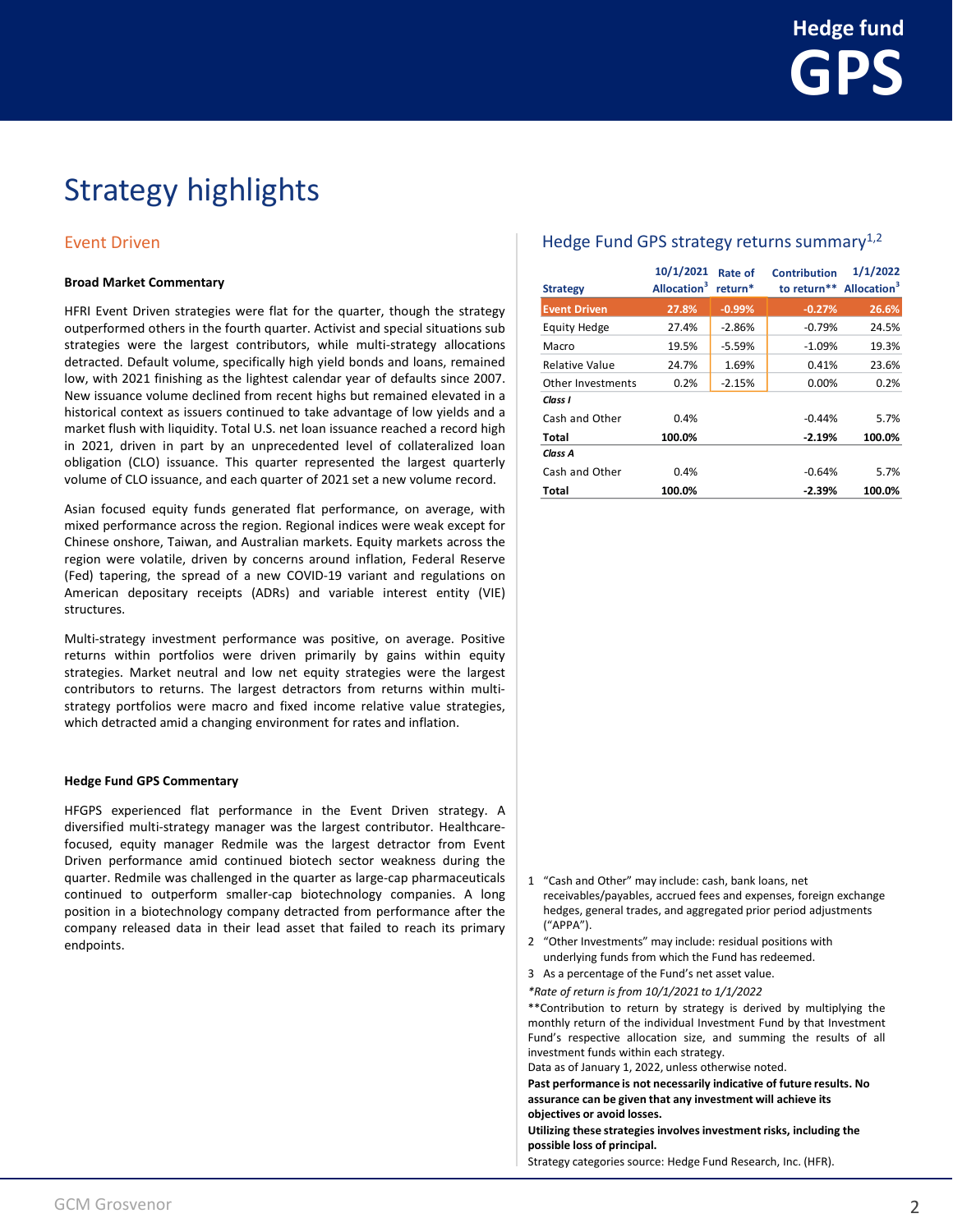## Equity Hedge

#### **Broad Market Commentary**

HFRI Equity Hedge performance was flat in the fourth quarter. The quantitative directional sub strategy led gains, while sector specialist allocations detracted. Global equities markets ended the fourth quarter broadly positive. North American equity markets were positive, driven by strong corporate earnings. Fears of rising COVID-19 cases subsided in December after initial reports implied that the Omicron variant causes less severe symptoms. Fed Chairman Jerome Powell announced a plan to accelerate the tapering of quantitative easing, causing investors to price in earlier-than-expected interest rate hikes and initiating sell-offs in high growth areas of the market.

European equities were positive, providing strong returns overall for the year, driven primarily by the strong earnings environment and accommodative central bank policy. Central bank policy remained largely constructive for European equities despite the Bank of England raising interest rates marginally in December. Overall, fourth quarter European equities had positive performance despite higher volatility driven by the emergence of the Omicron variant in November. Emerging markets and Asian markets, including Japanese markets, all declined modestly over the quarter. Across Chinese markets, sentiment deteriorated amid concerns around earlier than anticipated Fed tightening, inflation, and slowing growth on reopening worries due to Omicron.

### **Hedge Fund GPS Commentary**

HFGPS experienced negative performance in the Equity Hedge strategy. Within HFGPS, Tiger was the largest detractor with losses concentrated in Chinese tech and high growth software and internet names. Tiger's portfolio of high-growth names materially declined during the quarter as the Fed's comments on tapering coupled with uncertainty around Omicron generated a pullback on growth-oriented stocks. Positive performance was led by BlackRock with the long portfolio driving gains.

## Hedge Fund GPS strategy returns summary $1,2$

| <b>Strategy</b>       | 10/1/2021<br>Allocation <sup>3</sup> | Rate of<br>return* | <b>Contribution</b><br>to return** | 1/1/2022<br>Allocation <sup>3</sup> |
|-----------------------|--------------------------------------|--------------------|------------------------------------|-------------------------------------|
| Event Driven          | 27.8%                                | $-0.99%$           | $-0.27%$                           | 26.6%                               |
| <b>Equity Hedge</b>   | 27.4%                                | $-2.86%$           | $-0.79%$                           | 24.5%                               |
| Macro                 | 19.5%                                | $-5.59%$           | $-1.09%$                           | 19.3%                               |
| <b>Relative Value</b> | 24.7%                                | 1.69%              | 0.41%                              | 23.6%                               |
| Other Investments     | 0.2%                                 | $-2.15%$           | 0.00%                              | 0.2%                                |
| Class I               |                                      |                    |                                    |                                     |
| Cash and Other        | 0.4%                                 |                    | $-0.44%$                           | 5.7%                                |
| Total                 | 100.0%                               |                    | $-2.19%$                           | 100.0%                              |
| Class A               |                                      |                    |                                    |                                     |
| Cash and Other        | 0.4%                                 |                    | $-0.64%$                           | 5.7%                                |
| Total                 | 100.0%                               |                    | $-2.39%$                           | 100.0%                              |

- 1 "Cash and Other" may include: cash, bank loans, net receivables/payables, accrued fees and expenses, foreign exchange hedges, general trades, and aggregated prior period adjustments ("APPA").
- 2 "Other Investments" may include: residual positions with underlying funds from which the Fund has redeemed.
- 3 As a percentage of the Fund's net asset value.
- *\*Rate of return is from 10/1/2021 to 1/1/2022*

\*\*Contribution to return by strategy is derived by multiplying the monthly return of the individual Investment Fund by that Investment Fund's respective allocation size, and summing the results of all investment funds within each strategy.

Data as of January 1, 2022, unless otherwise noted.

**Past performance is not necessarily indicative of future results. No assurance can be given that any investment will achieve its objectives or avoid losses.**

**Utilizing these strategies involves investment risks, including the possible loss of principal.**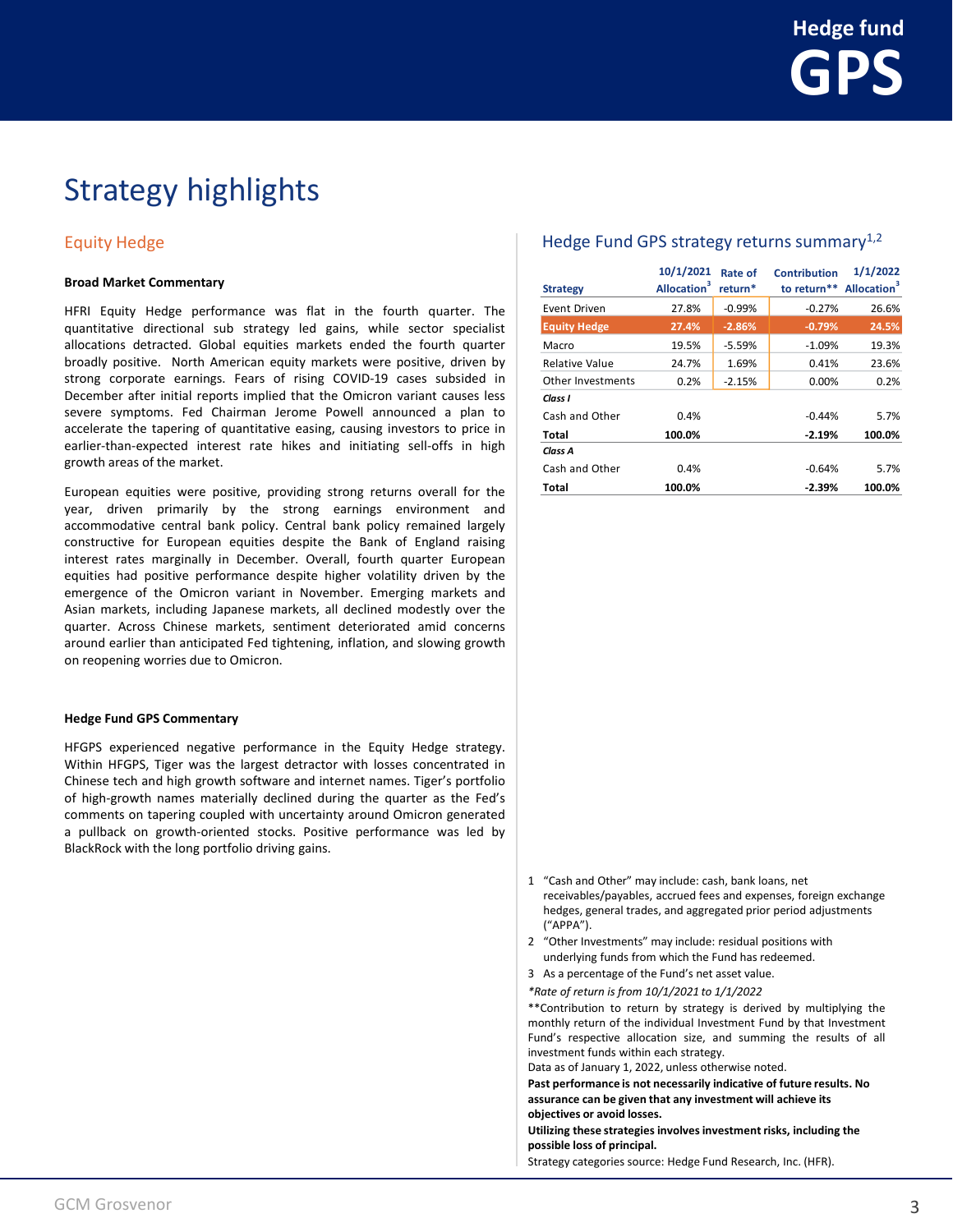### Macro

#### **Broad Market Commentary**

HFRI Macro strategies generated flat performance. Positive performance was driven by commodity and active trading strategies, while discretionary thematic and systematic diversified strategies detracted. Among some managers, long positions in U.K., European markets, and emerging market interest rates represented the largest detractors from performance, as government bond yields rose broadly throughout the quarter in response to persistently high inflation prints and increasingly hawkish rhetoric from global central banks. Certain managers also incurred losses from long positioning of the Japanese yen and U.S. dollar against other developed market currencies and long sovereign credit positions in select emerging market countries. Some managers saw gains from tactical trading in emerging market currencies and long positions in energy-related commodities.

### **Hedge Fund GPS Commentary**

HFGPS experienced negative performance in the Macro strategy. Alphadyne was the largest detractor with losses driven largely by rates themes. Inflation fears and hawkish shifts in monetary policy from global central banks caused a sell-off in front end interest rates which triggered a repricing of risk premia in the long end and drove interest rate volatility early in the quarter. The spike in interest rate volatility caused several key relative value relationships to dislocate and become correlated with one another early in the quarter. The dislocations persisted into November as idiosyncratic market moves caused further losses for the Fund's core relative value themes. These key relative value relationships started to normalize in December as the Fund's profit and loss statement (P&L) stabilized.

### Hedge Fund GPS strategy returns summary $1,2$

| <b>Strategy</b>       | 10/1/2021<br>Allocation <sup>3</sup> | Rate of<br>return* | <b>Contribution</b><br>to return <sup>**</sup> Allocation <sup>3</sup> | 1/1/2022 |
|-----------------------|--------------------------------------|--------------------|------------------------------------------------------------------------|----------|
| Event Driven          | 27.8%                                | $-0.99%$           | $-0.27%$                                                               | 26.6%    |
| <b>Equity Hedge</b>   | 27.4%                                | $-2.86%$           | $-0.79%$                                                               | 24.5%    |
| <b>Macro</b>          | 19.5%                                | $-5.59%$           | $-1.09%$                                                               | 19.3%    |
| <b>Relative Value</b> | 24.7%                                | 1.69%              | 0.41%                                                                  | 23.6%    |
| Other Investments     | 0.2%                                 | $-2.15%$           | $0.00\%$                                                               | 0.2%     |
| Class I               |                                      |                    |                                                                        |          |
| Cash and Other        | 0.4%                                 |                    | $-0.44%$                                                               | 5.7%     |
| Total                 | 100.0%                               |                    | $-2.19%$                                                               | 100.0%   |
| Class A               |                                      |                    |                                                                        |          |
| Cash and Other        | 0.4%                                 |                    | $-0.64%$                                                               | 5.7%     |
| Total                 | 100.0%                               |                    | $-2.39%$                                                               | 100.0%   |

- 1 "Cash and Other" may include: cash, bank loans, net receivables/payables, accrued fees and expenses, foreign exchange hedges, general trades, and aggregated prior period adjustments ("APPA").
- 2 "Other Investments" may include: residual positions with underlying funds from which the Fund has redeemed.
- 3 As a percentage of the Fund's net asset value.
- *\*Rate of return is from 10/1/2021 to 1/1/2022*

\*\*Contribution to return by strategy is derived by multiplying the monthly return of the individual Investment Fund by that Investment Fund's respective allocation size, and summing the results of all investment funds within each strategy.

Data as of January 1, 2022, unless otherwise noted.

**Past performance is not necessarily indicative of future results. No assurance can be given that any investment will achieve its objectives or avoid losses.**

**Utilizing these strategies involves investment risks, including the possible loss of principal.**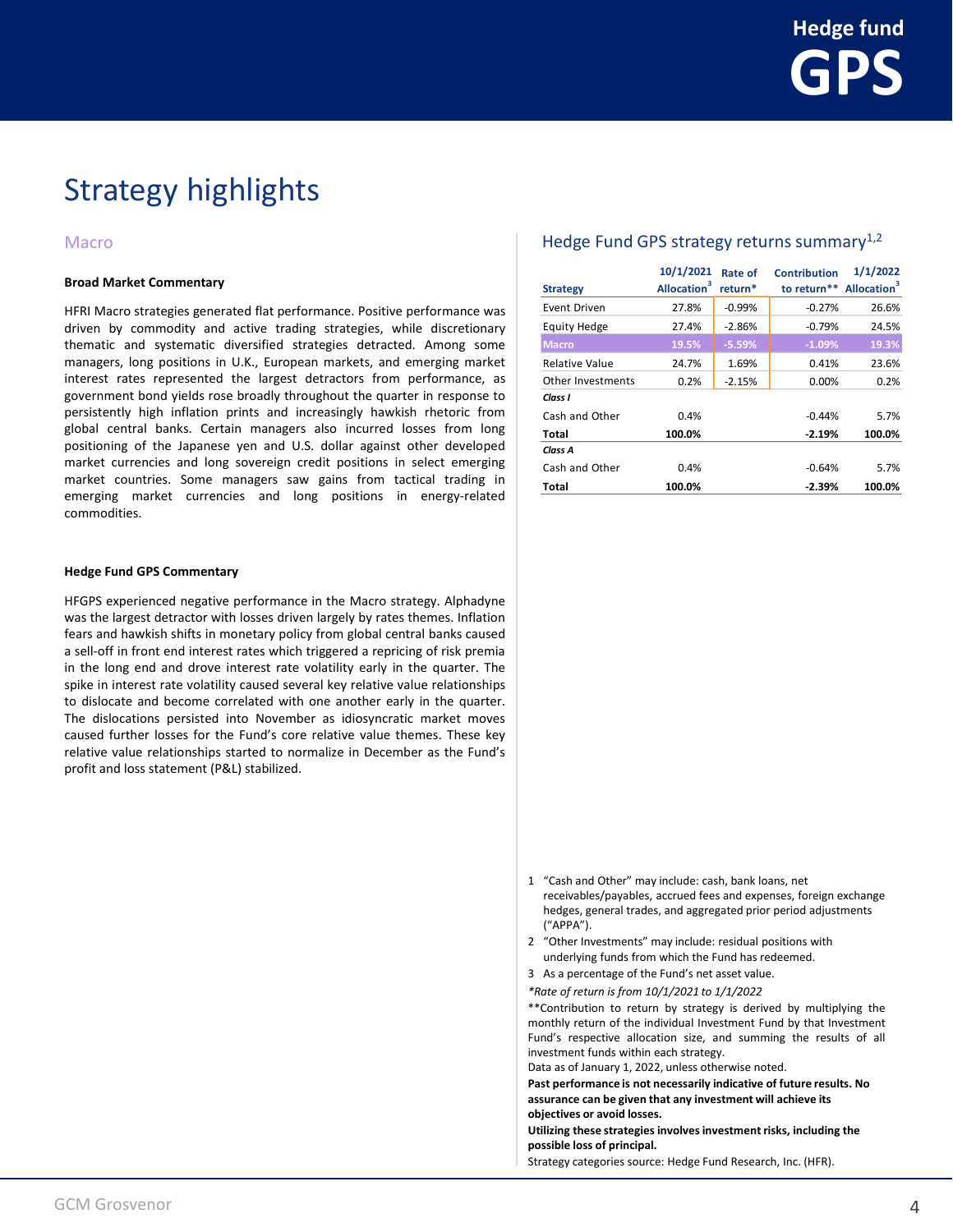## Relative Value

#### **Broad Market Commentary**

In aggregate, the performance of HFRI Relative Value funds was flat. Yield alternatives and arbitrage components led positive performance, while multi-strategy detracted. Certain commodities trading continued to benefit from supply and demand imbalances across different commodity complexes, and some fundamental equity market neutral strategies benefitted from heightened equity market volatility. Several key relative value relationships became dislocated during the quarter as a result of inflation fears and hawkish shifts from global central banks.

#### **Hedge Fund GPS Commentary**

HFGPS experienced positive performance in the Relative Value strategy, representing the only positively contributing allocation in the portfolio. Renaissance was the largest contributor within the Relative Value strategy during the fourth quarter. Positive performance was driven by the long portfolio, while the short portfolio also contributed modestly during the quarter. By region, both U.S. and Non-U.S. exchanges were accretive, but U.S. exchanges contributed slightly more meaningfully. Laurion detracted with losses primarily attributable to themes targeting a growth/value factor rotation. Omicron-related fears and subsequent equity market sell off caused losses for the special situations' portfolio.

## Hedge Fund GPS strategy returns summary<sup>1,2</sup>

| <b>Strategy</b>       | 10/1/2021<br>Allocation <sup>3</sup> | Rate of<br>return* | <b>Contribution</b><br>to return** Allocation <sup>3</sup> | 1/1/2022 |
|-----------------------|--------------------------------------|--------------------|------------------------------------------------------------|----------|
| Event Driven          | 27.8%                                | $-0.99%$           | $-0.27%$                                                   | 26.6%    |
| <b>Equity Hedge</b>   | 27.4%                                | $-2.86%$           | $-0.79%$                                                   | 24.5%    |
| Macro                 | 19.5%                                | $-5.59%$           | $-1.09%$                                                   | 19.3%    |
| <b>Relative Value</b> | 24.7%                                | 1.69%              | 0.41%                                                      | 23.6%    |
| Other Investments     | 0.2%                                 | $-2.15%$           | 0.00%                                                      | 0.2%     |
| Class I               |                                      |                    |                                                            |          |
| Cash and Other        | 0.4%                                 |                    | $-0.44%$                                                   | 5.7%     |
| <b>Total</b>          | 100.0%                               |                    | $-2.19%$                                                   | 100.0%   |
| Class A               |                                      |                    |                                                            |          |
| Cash and Other        | 0.4%                                 |                    | $-0.64%$                                                   | 5.7%     |
| Total                 | 100.0%                               |                    | $-2.39%$                                                   | 100.0%   |

- 1 "Cash and Other" may include: cash, bank loans, net receivables/payables, accrued fees and expenses, foreign exchange hedges, general trades, and aggregated prior period adjustments ("APPA").
- 2 "Other Investments" may include: residual positions with underlying funds from which the Fund has redeemed.
- 3 As a percentage of the Fund's net asset value.
- *\*Rate of return is from 10/1/2021 to 1/1/2022*

\*\*Contribution to return by strategy is derived by multiplying the monthly return of the individual Investment Fund by that Investment Fund's respective allocation size, and summing the results of all investment funds within each strategy.

Data as of January 1, 2022, unless otherwise noted.

**Past performance is not necessarily indicative of future results. No assurance can be given that any investment will achieve its objectives or avoid losses.**

**Utilizing these strategies involves investment risks, including the possible loss of principal.**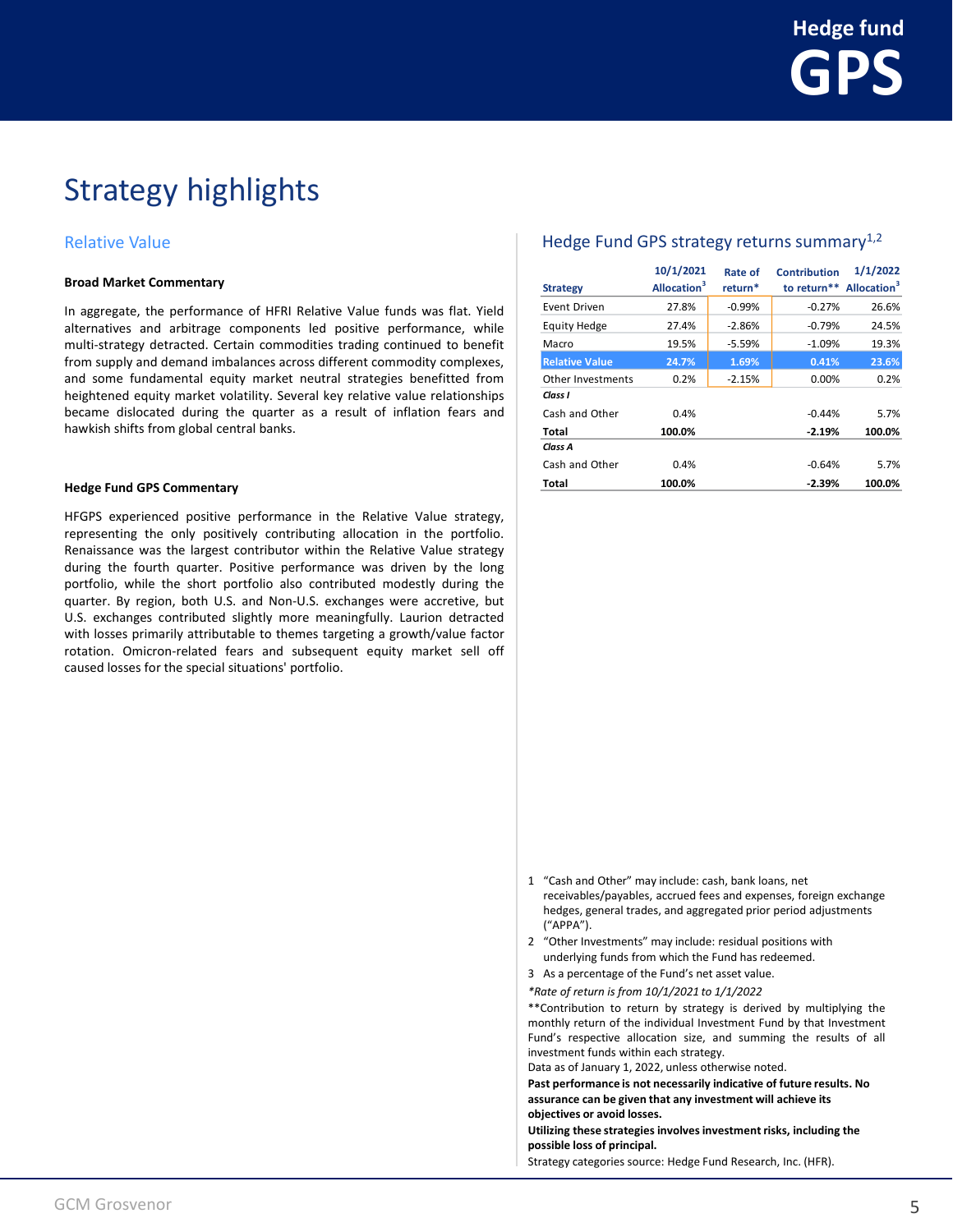## Hedge Fund Guided Portfolio Solution (1 of 2)

Grosvenor Capital Management, L.P. ("**GCMLP**") serves as investment adviser of Hedge Fund Guided Portfolio Solution (the "**Fund**"). The Fund invests substantially all of its assets in investment funds ("**Investment Fund**") managed by third-party investment management firms ("**Investment Managers**"). GCMLP, together with its affiliates comprise GCM Grosvenor (NASDAQ: GCMG). GCM Grosvenor is a global alternative asset management solutions provider across private equity, infrastructure, real estate, credit, and absolute return investment strategies.

This report is general in nature and does not take into account any investor's particular circumstances. Receipt of this report should not be considered a recommendation with respect to the purchase, sale, holding or management of securities or other assets. This report is neither an offer to sell, nor a solicitation of an offer to buy shares of the Fund ("**Shares**") or interests in any Investment Fund in which the Fund invests. An offer to sell, or a solicitation of an offer to buy, Shares of the Fund, if made, must be preceded or accompanied by the Fund's current Prospectus (which, among other things, discusses certain risks and other special considerations associated with an investment in the Fund). Before investing in the Fund, you should carefully review the Fund's current Prospectus. Each prospective investor should consult its own attorney, business advisor and tax advisor as legal, business, tax and related matters concerning an investment in the Fund.

PAST PERFORMANCE IS NOT NECESSARILY INDICATIVE OF FUTURE RESULTS, AND THE PERFORMANCE OF THE FUND COULD BE VOLATILE. AN INVESTMENT IN THE FUND IS SPECULATIVE AND INVOLVES SUBSTANTIAL RISK (INCLUDING THE POSSIBLE LOSS OF THE ENTIRE AMOUNT INVESTED). NO ASSURANCE CAN BE **GIVEN THAT THE FUND WILL ACHIEVE ITS OBJECTIVES OR AVOID SIGNIFICANT LOSSES.**

This report may not include the most recent month of performance data of the Fund. Interpretation of the performance statistics (including statistical methods), if used, is subject to certain inherent limitations.

YOU SHOULD NOT INVEST IN THE FUND UNLESS YOU HAVE NO NEED FOR LIQUIDITY WITH RESPECT TO SUCH INVESTMENT, YOU ARE FULLY ABLE TO BEAR THE FINANCIAL RISKS OF SUCH INVESTMENT FOR AN INDEFINITE PERIOD OF TIME AND YOU ARE FULLY ABLE TO SUSTAIN THE POSSIBLE LOSS OF THE ENTIRE INVESTMENT, YOU SHOULD CONSIDER AN INVESTMENT IN THE FUND AS A LONG-TERM INVESTMENT THAT IS APPROPRIATE ONLY FOR A LIMITED PORTION **OF YOUR OVERALL PORTFOLIO.**

#### **DEFINITIONS**

Indices are unmanaged, include the reinvestment of dividends, do not reflect the impact of management fees or performance fees and may not be available for *direct investment.*

**S&P 500 Index** is a capitalization-weighted index of 500 stocks. The index is designed to measure performance of the broad domestic economy through changes in the aggregate market value of 500 stocks representing all major industries.

**Bloomberg Barclays Capital U.S. Aggregate Bond Index** is a broad-based benchmark that measures the investment grade, U.S. dollar-denominated, fixed-rate taxable bond market. The index includes Treasuries, government-related and corporate securities, mortgage-based securities, asset-backed securities and commercial mortgage-backed securities (agency and non-agency).

**HFRX Global Hedge Fund Index** is designed to be representative of the overall composition of the hedge fund universe. It is comprised of eight strategies: convertible arbitrage, merger arbitrage, equity hedge, equity market neutral, relative value arbitrage, event driven, distressed securities, and macro. The strategies are asset weighted based on the distribution of assets in the hedge fund industry.

**FTSE US 3-Month Treasury Bill Index** is an average of the last three three-month Treasury bill month-end rates. Total returns reported.

**Annualized Standard Deviation** is a statistical measure of the degree to which an individual value in a probability distribution tends to vary from the mean of the distribution. It is widely applied to Modern Portfolio Theory for example, where the past performance of securities is used to determine the range of possible future performances and a probability is attached to each performance. The standard deviation of performance can then be calculated for each security and for the portfolio as a whole. The greater the dispersion, the greater the risk.

**Sharpe Ratio** is the amount of reward per unit of risk. The higher the Sharpe Ratio, the more incremental return is added per increase in risk as measured by standard deviation.

**Beta** is the measure of a fund's volatility relative to the market. A beta of greater than 1.0 indicates that a fund is more volatile than the market, and less than 1.0 is less volatile than the market. For example, if the market rises 1% and a fund has a beta equal to 2.5, then such fund is likely to rise faster than the market (and conversely fall faster than the market when the market falls).

In reviewing the performance of the Fund or any Investment Fund, you should not consider any index shown to be a performance benchmark. Such indices are provided solely as an indication of the performance of various capital markets in general. Except as expressly otherwise provided, the figures for each index are presented in U.S. dollars. Index figures may include "estimated" figures in circumstances where "final" figures are not yet available.

Set forth below are general categories of risks that apply to investing in the Fund. The risks that apply to investing in the Fund are described in greater detail in the Fund's current Prospectus.

**Market Risks** – the risks that economic and market conditions and factors may materially adversely affect the value of the Fund's investments.

**Illiquidity Risks** – the risks arising from the fact that Shares are not traded on any securities exchange or other market and are subject to substantial restrictions on transfer; although the Fund may offer to repurchase Shares from time to time, a shareholder may not be able to liquidate its Shares of the Fund for an extended period of time.